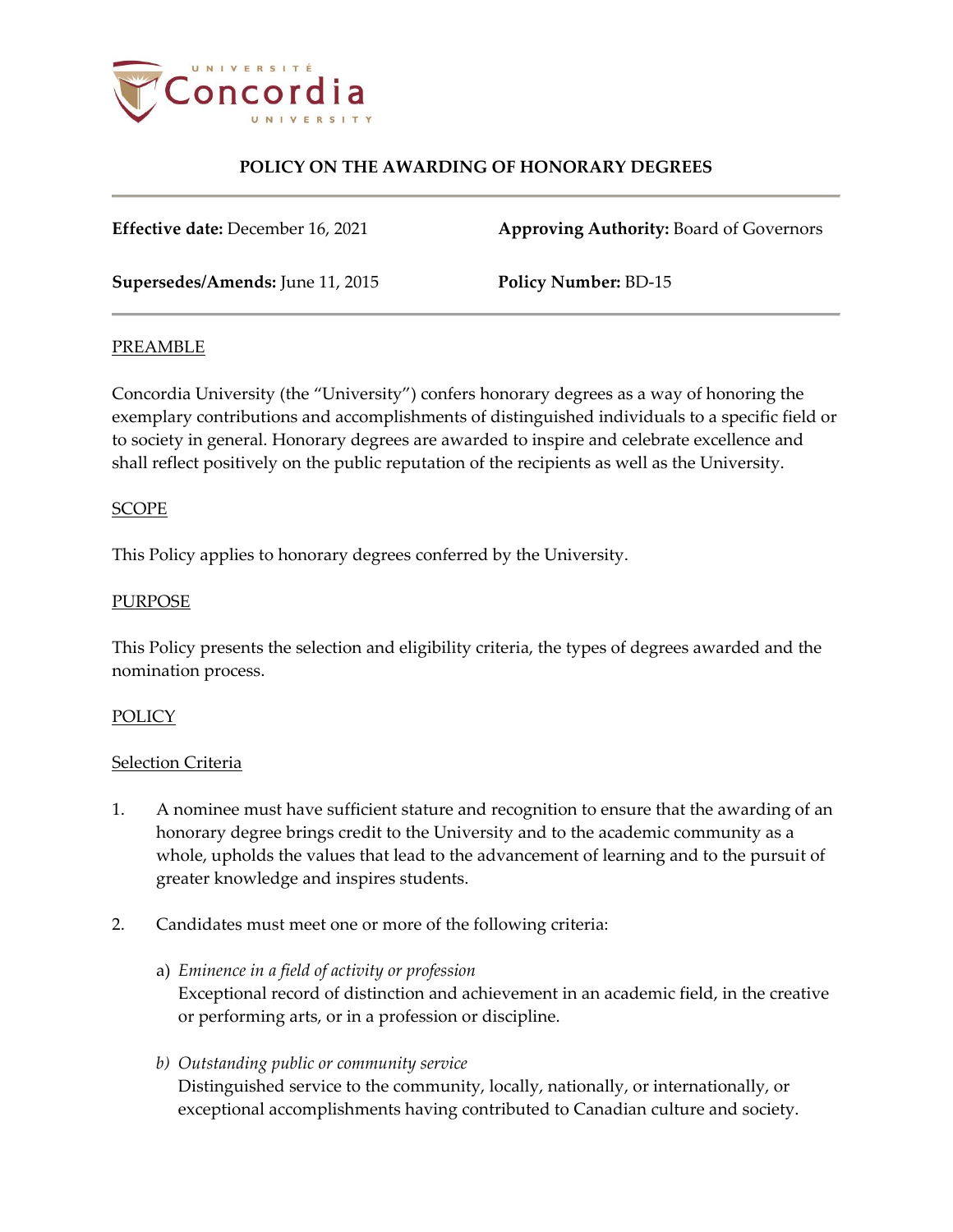

## Page 2 of 5

*c) Significant connection or benefaction to the University* Extraordinary contribution to the development of the University or magnanimous contribution to the University, creatively, materially or financially.

#### Eligibility and Exclusions

- 3. Nominations that reflect the diversity of the Concordia community and Canadian society are encouraged.
- 4. For reasons of propriety, honorary degrees are not conferred to:
	- a) current members of the Board of Governors (the "Board") or their family members;
	- b) current members of the Board of Directors or employees of the Concordia University Foundation, eConcordia or KnowledgeOne; or
	- c) current employees or students of the University.
- 5. Prudence shall also be shown in recommending honorary degrees to holders of public office as well as any member of a university or faculty advisory committee.

### Types of Degrees Conferred

- 6. The Honorary Degree and Convocation Committee of the Board ("HDCC") makes a recommendation on the type of honorary degree to confer. The following honorary degrees are most commonly conferred, although other degrees may be considered as appropriate:
	- *a) LLD (Doctor of Laws)*

Awarded in recognition of exceptional service to the University or the community at large. This generic honorary degree is the most frequently awarded.

*b) DSc (Doctor of Science)*

Awarded in recognition of outstanding achievement in science or engineering.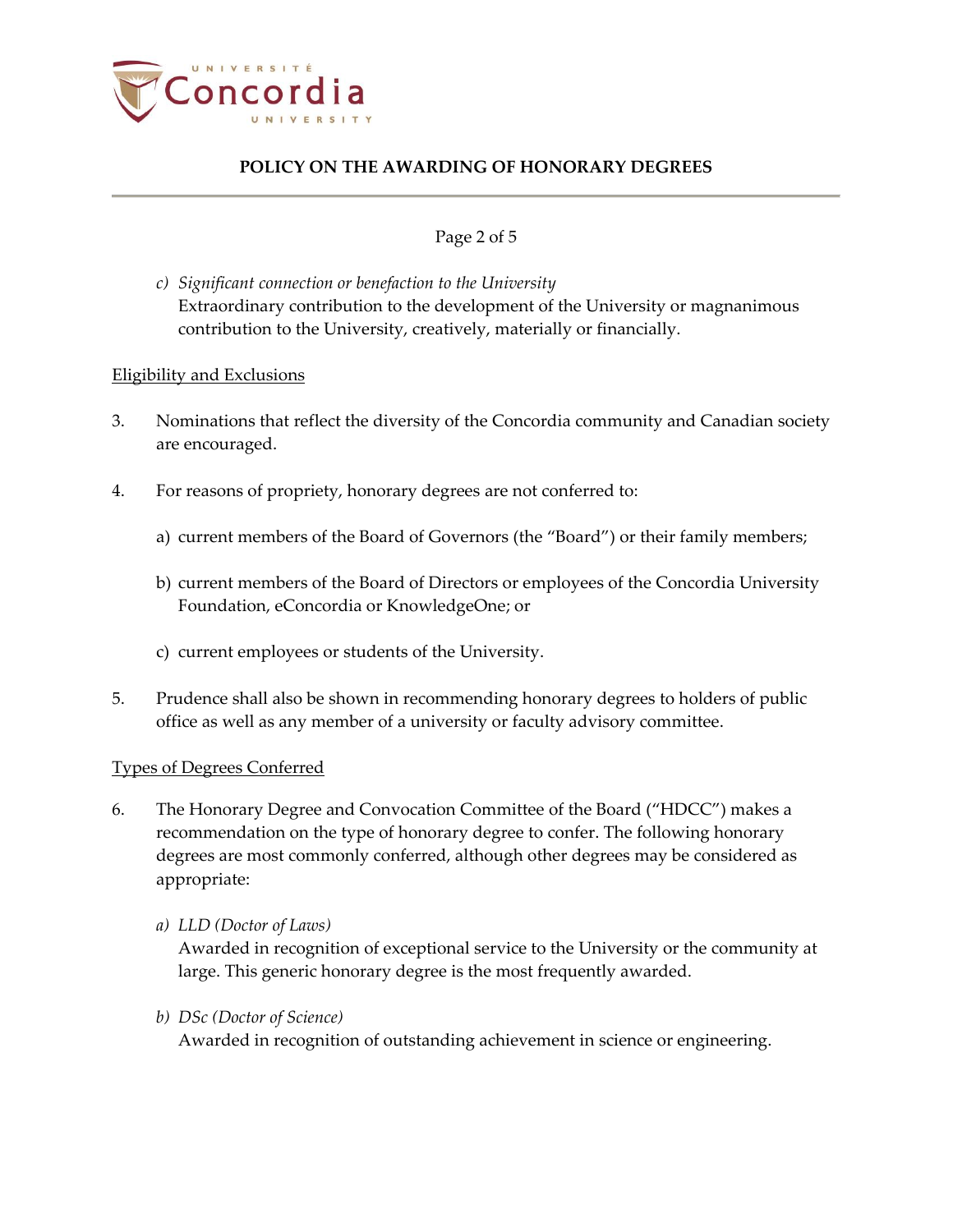

Page 3 of 5

- *c) DLitt (Doctor of Letters)* Awarded in recognition of outstanding achievement in the humanities or literature.
- *d) DFA (Doctor of Fine Arts)* Awarded in recognition of outstanding achievement in visual or performing arts.

## Nomination

- 7. The Secretary of the HDCC issues a call for nominations in the Spring and the Fall of each year. Nominations may be submitted by the Faculty Councils, by any member of the Concordia community or by a member of the general public. A nominator must not inform a nominee at any stage of the process that they have been nominated or approved to receive an honorary degree. A nominator shall not normally be a family member of a nominee.
- 8. Each nominator must complete and sign a confidential *[Honorary Degree Nomination Form](http://www.concordia.ca/content/dam/common/docs/policies/official-policies/hon-doc-nomination-form.doc)* containing a statement explaining why the University should award a degree to the nominee based on the criteria set out above. Each nomination must be accompanied by the nominee's résumé and must be forwarded to the Secretary of the HDCC. The Secretary of the HDCC acknowledges receipt of all nominations.
- 9. Nominations are received by the Secretary of the HDCC who consults with the President and Vice-Chancellor (the "President"), when applicable, to decide whether or not the nomination should be returned to the nominator for further information or be forwarded as is to the HDCC for consideration.
- 10. All complete nominations are reviewed by the HDCC, which evaluates the nominations in accordance with the criteria set out in this Policy. A slate of honorary degree recipients is approved by the Board upon recommendation of Senate.
- 11. Once approved by the Board, nominations are added to a pool of approved candidates, which is managed and reviewed annually by the Office of the President.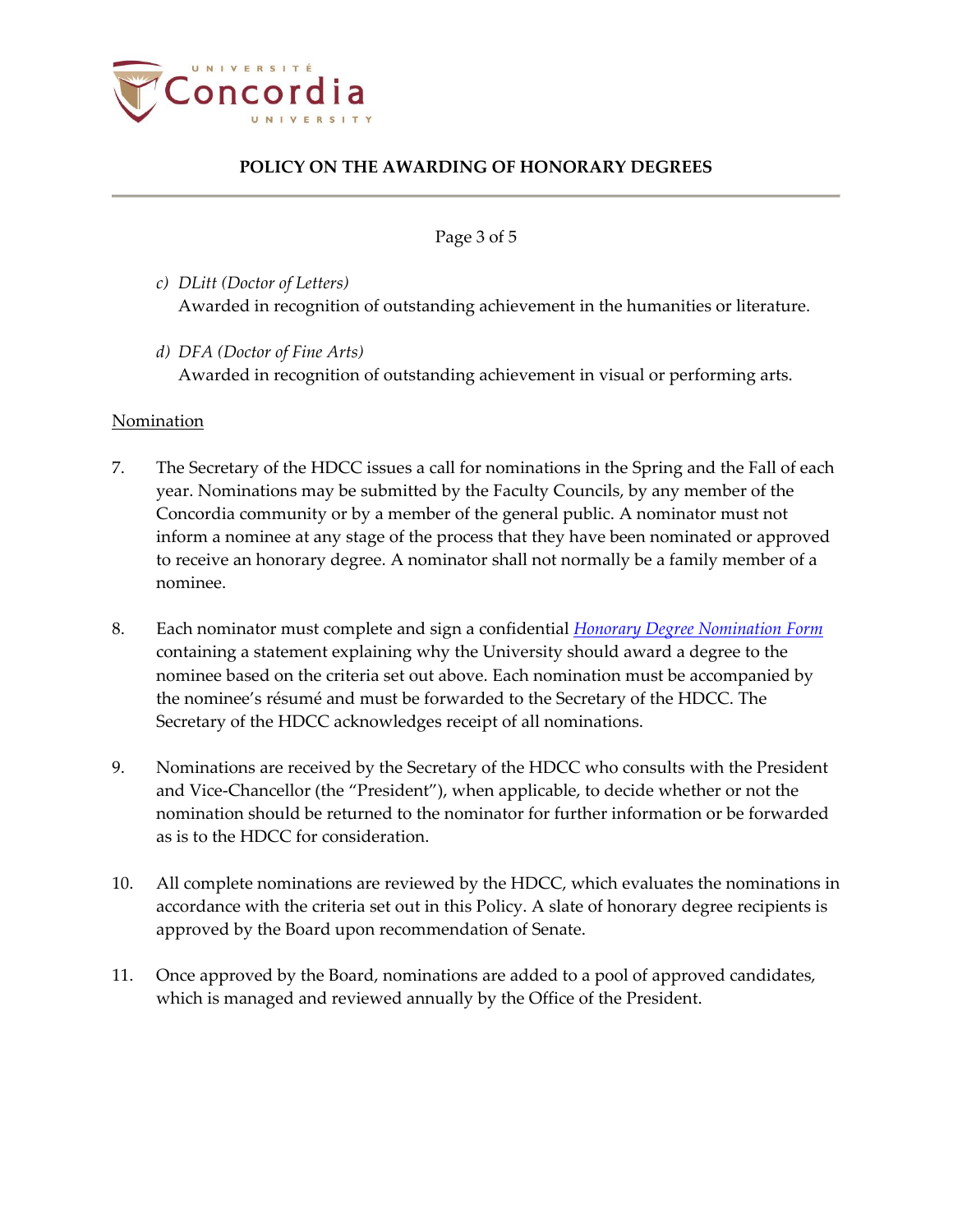

Page 4 of 5

# **Confidentiality**

12. All nominations must be held in the strictest confidence by the nominator or nominating body, by members of the HDCC and by members of Senate and the Board.

# Selection of Candidates for Convocation Ceremonies

- 13. Save in exceptional circumstances, there shall be no more than one honorary degree awarded at each convocation ceremony. While a candidate is invited to attend a specific convocation ceremony, the honorary degree is bestowed by the University and not by the Faculty.
- 14. The pool of approved candidates is forwarded to the President by the Secretary of the HDCC. The President confers in confidence with the Dean of each Faculty, in a timely manner, in order to determine who is awarded the honorary degree at each of their respective convocation ceremonies. Candidates chosen are contacted directly by the President and invited to receive an honorary degree.
- 15. Save in exceptional circumstances, candidates must be present at the convocation ceremony to receive a degree. Should a candidate who has accepted an invitation to receive an honorary degree be unable to attend a convocation ceremony, the degree may be awarded at another occasion, such as a major academic conference or major public event, as deemed appropriate by the President. A candidate who declines an invitation, or who cancels an invitation twice without reasonable cause, is removed from the pool of candidates and is not considered eligible for further nomination.
- 16. Where a candidate for an honorary degree approved for inclusion in the pool of candidates subsequently dies, the name is removed from the pool. Should a candidate who has accepted an invitation to receive an honorary degree die before the convocation at which it is to be awarded, the degree is not normally awarded posthumously, although the President, in consultation with the relevant Dean, is at liberty to consider making an exception to this rule.
- 17. Once the chosen candidates have accepted, their names and the ceremonies at which their degree is awarded is confirmed to the Office of the Registrar on a confidential basis and